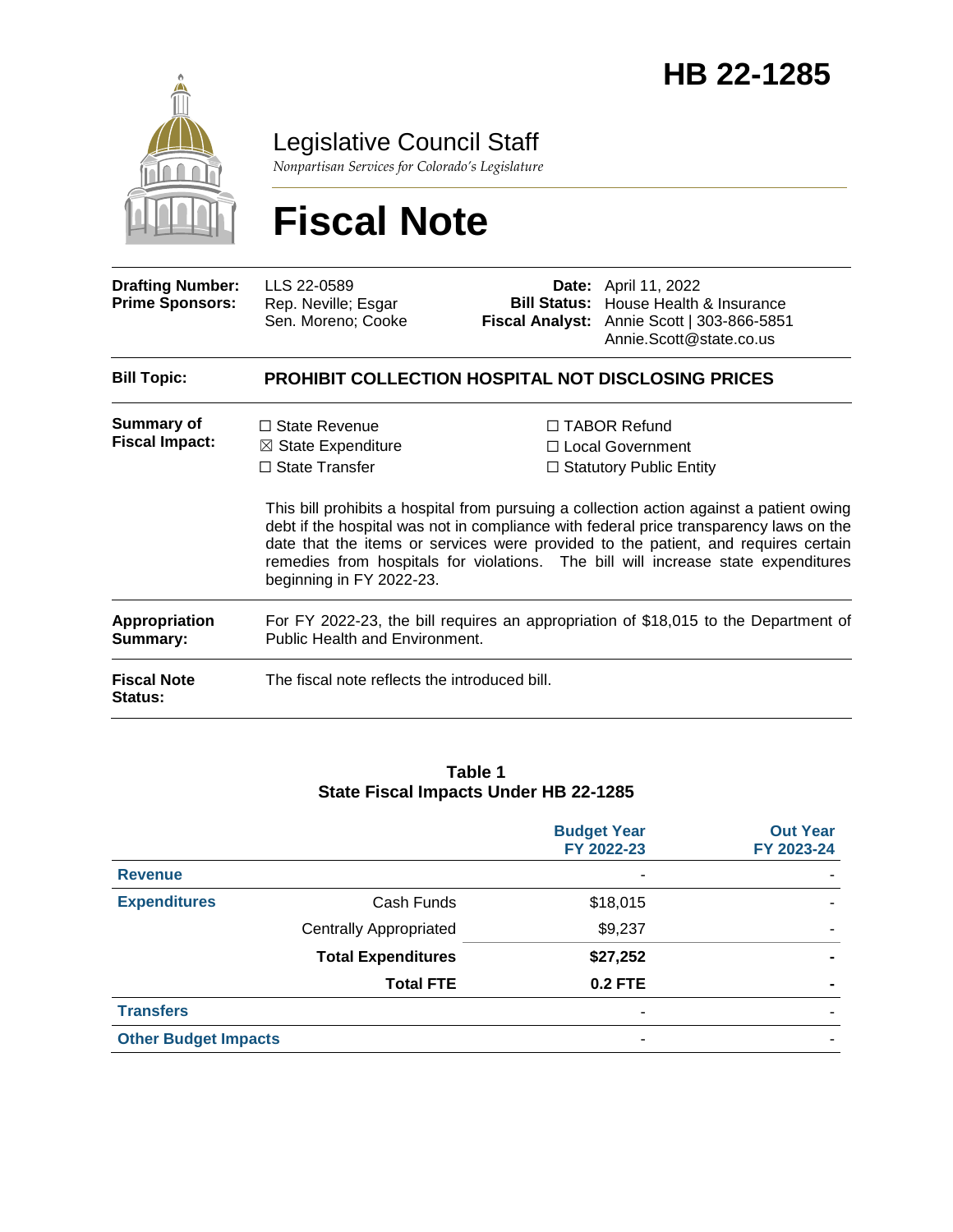Page 2

## Page 2<br>April 11, 2022 **HB 22-1285**

### **Summary of Legislation**

Under federal law, hospitals are required to post standard charges on a publically available website as of January 1, 2021. The bill prohibits a hospital and related entities from pursuing a collection action against a patient owing debt if the hospital was not in compliance with hospital price transparency laws on the date that the items or services were provided to the patient, and requires that a hospital:

- refund the any amount of the debt that has been paid and pay a penalty to the patient in an amount equal to the total amount of the debt;
- dismiss any court action and pay any attorney fees and costs incurred by the patient relating to the action; and
- remove any report made to a consumer reporting agency relating to the debt from the patient's credit report.

The bill adds an unfair practice for debt collectors to the Colorado Consumer Credit Code for attempts to collect a debt in violation of the provisions of this bill. The Department of Public Health and Environment (CDPHE) may consider whether the hospital is or has been in compliance with hospital price transparency laws during the renewal process for a hospital's license or certification.

#### **State Expenditures**

The bill increases state expenditures in the CDPHE by \$27,252 in FY 2022-23 only, paid from the General Licensure Cash Fund. Expenditures are shown in Table 2 and detailed below.

**Department of Public Health and Environment.** In FY 2022-23 only, the CDPHE will require 0.2 FTE to conduct stakeholder engagement and complete the rulemaking process under the Board of Health. This fiscal notes assumes that it is necessary to update rules to clarify that a hospital's compliance with the bill may be examined upon license renewal.

**Department of Law.** The department is responsible for enforcing the Consumer Credit Code and may see an increase in complaints due to this bill.Any increase in workload can be accommodated within existing resources.

**Judicial Department.** Workload in the Judicial Department may increase to the extent that civil cases are filed to seek the remedies allowed under the bill. The number of cases are expected to be minimal and no additional appropriations are required. Revenue from civil filing fees may also increase minimally, and are subject to TABOR.

**Centrally appropriated costs.** Pursuant to a Joint Budget Committee policy, certain costs associated with this bill are addressed through the annual budget process and centrally appropriated in the Long Bill or supplemental appropriations bills, rather than in this bill. These costs, which include employee insurance and supplemental employee retirement payments, are shown in Table 2.